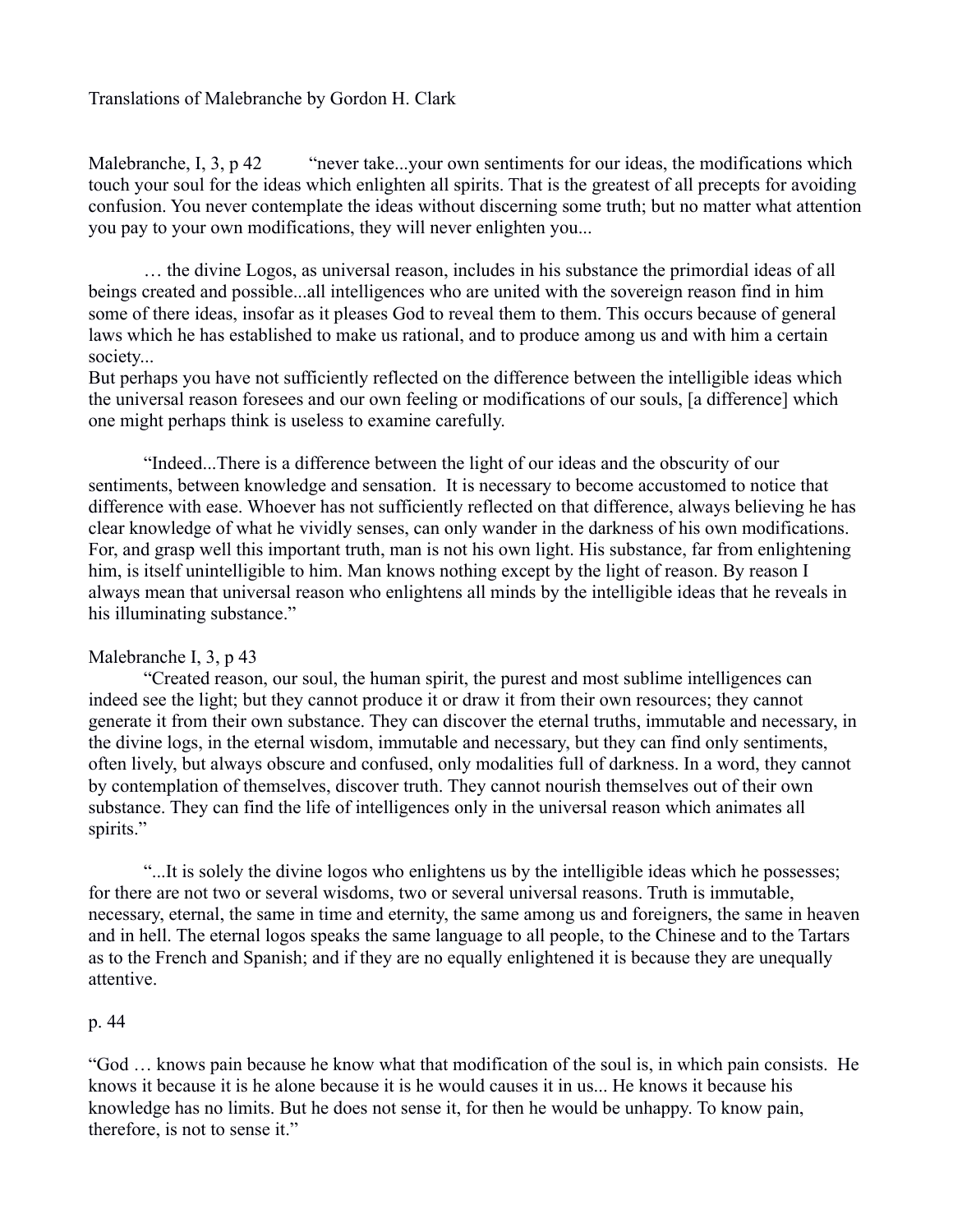p 45. "... if one insists that to feel pain is to know it, at least agree that it is not to know it clearly, it is not to know it by the light [of God] and by evidence, in a word, it is not to know its nature, and thus, to speak exactly, it is not to know it. To feel pain, for example, is to feel unhappy, without well knowing either what it is, or what is that modality of our being which makes us unhappy. But to know is to have a clear idea of the nature of the object [known] and to discover its verbal relationships by light and by evidence."'

"I know clearly the parts of space because I can see evident their relationships. I see clearly that similar triangles have their sides proportional, that there is no plane triangle whose three angles are not equal to two rights. I see these truths clearly, or there relationships, in the idea or archetype of extension; for this idea is so luminous that it is by contemplating it that geometers and good physicists are produced; and it is so production of truths that all spirits in concert will never exhaust it."

#### 46

"It is not the same with my own being. I have no idea of it. I do not see its archetype I cannot discover the relationships of the modifications which affect my spirit. I cannot, by turning myself toward myself, recognize any of my faculties or capacities. The interior experience which I have of myself teaches me that I am, that I think, that I will, that I sense, that I suffer, etc., but it does not let me know what I am, the nature of my thought, of my will, of my feelings, my passions, my pain, nor the relations these things have among themselves, because ????? a glance having no idea of my soul and failing to see in it its archetype in the divine logos, I cannot in contemplating it discover either what it is, nor the modalities of which it is capable, nor indeed the relationships among these modalities, relationships which I sense vividly without knowing them. All this...because...I am not my own light, my substance and my modalities are nothing but darkness, and God has not seen fit, for many reasons, to reveal to me the idea or archetype which represents the nature of spiritual beings; for if my substance were intelligible by itself or in itself, if it were luminous, if it could enlighten me,...certainly I could see by contemplating myself that I am capable of being touched by such and such sentiments which I have never experienced, and of which I shall perhaps never have any knowledge. I would not have had need [if my substance were intelligible or luminous in itself] of a concert to know the sweetness of harmony; and although I had never tasted a certain fruit, I could have – I do not say sensed, but known with evidence the nature of the feeling it excites in me. But since we cannot know the nature of the entities except in the reason which ????? them in an intelligible manner, although I cannot sense myself except in myself, it is only in it [reason] that I can discover what I am and the modalities of which m nature is susceptible, and with greater reason, it is only in it that I can discover the principles of the sciences and all the truth capable of illuminating the spirit."

#### p 47.

"Ariste [the student] … I believe that there are essential differences between knowing and sensing, between ideas that enlighten the spirit and the sentiments which touch it; I agree that although I sense myself only in myself, I cannot know what I am except in the reason which contains the archetype of my being and the intelligible ideas of all things."

VII Theodore [the teacher] … distinguish, but distinguish well between our ideas and our sentiments [ = feelings, opinions, sensations ?] Another point: distinguish well and all those entertaining fantoms … will not lead you into error. Always rise above yourself. Your modalities are only shadows: remember it! Rise higher, as for reason, and you will see light. Silence your senses, your imaginations, and your passions, and you will here the ??????? of inferior truths, the clear and evident replies of our